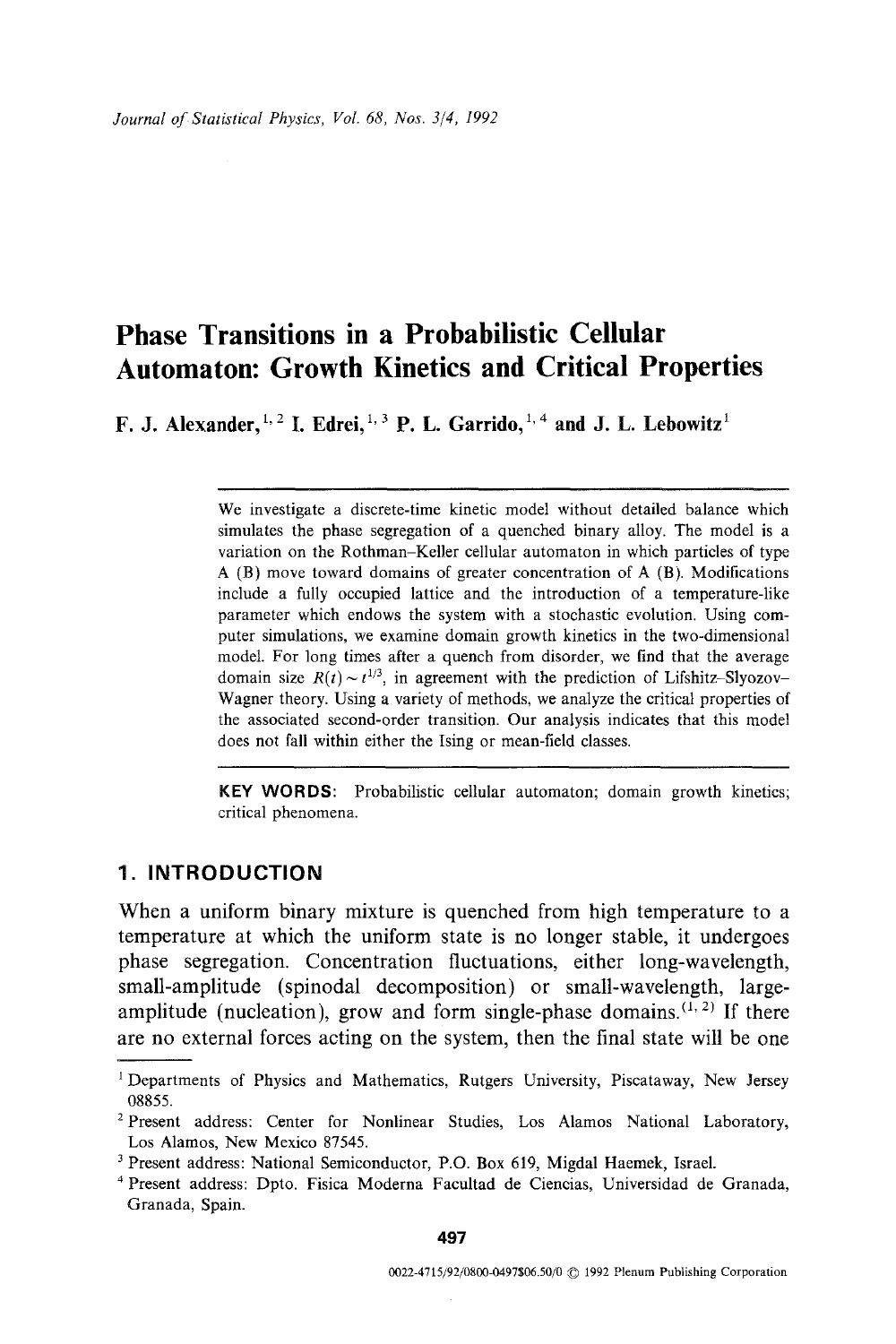of phase coexistence in thermodynamic equilibrium. Of theoretical and practical interest is the domain growth kinetics and morphology following a quench in both of these cases.  $(3)$ 

While phase segregation is a complicated nonlinear process, it is possible to build models with simple *microscopic* dynamics which give the correct and essential physics on the *macroscopic* level. (4-9) Kinetic Ising models have been among the most used in such investigations. These models evolve in continuous time according to a stochastic dynamics satisfying a detailed balance condition which guarantees that the stationary state is Gibbsian with respect to the Ising Hamiltonian.

The model investigated here is a discrete-time probabilistic cellular automaton (PCA) which, as we shall show, has some advantages over the Ising-type models. It is a variation on the model of Rothman and Keller  $(RK)$ , <sup>(6)</sup> who studied a lattice gas of the FHP (Frisch, Hasslacher, and Pomeau)<sup>(10)</sup> type with two species of particles referred to as A and B. These particles evolve following an almost deterministic discrete-time dynamics, conserve momentum in collisions, and have a tendency to segregate by maximizing the local flux of A's and B's in the direction of their respective concentration gradients.

In our studies we introduce a stochastic element into the particle dynamics which mimics the effects of a thermal bath (characterized by an inverse temperature-type parameter  $\beta$  similar to ref. 8). Furthermore, we consider the situation where the total density of A's and B's is maximal. In this case, the momentum is locally identically zero, and can be effectively removed from the problem. This permits us to interpret one of the components as particles and the other as holes.  $(12)$  Finally, we consider a square lattice model<sup> $(11)$ </sup> rather than a hexagonal one for ease of simulations.

# **1.1. The Model**

We consider a periodic  $N \times N$  square lattice  $\Gamma$  having at each site  $x \in \Gamma$ as many as four particles. The global configuration  $\eta$  is described locally by  $\eta(x)$ , with Boolean components  $\eta_a(x)$ , where  $\hat{e} \in {\pm \hat{e}_1, \pm \hat{e}_2}$ , the unit vectors along the lattice axes.  $\eta_a(\mathbf{x}) = 1$  represents the existence and  $\eta_a(\mathbf{x}) = 0$ the absence of a particle at the site x with unit speed in the  $\hat{e}$  direction. The number of particles at site x in configuration  $\eta$  is then given by

$$
\eta(\mathbf{x}) = \sum_{\hat{e}} \eta_{\hat{e}}(\mathbf{x}) \tag{1}
$$

and the number of holes by  $4 - \eta(x)$ . The particle flux vector at each site is

$$
\mathbf{u}(\mathbf{x};\,\eta) = \sum_{\hat{e}} \eta_{\hat{e}}(\mathbf{x}) \hat{e}
$$
 (2)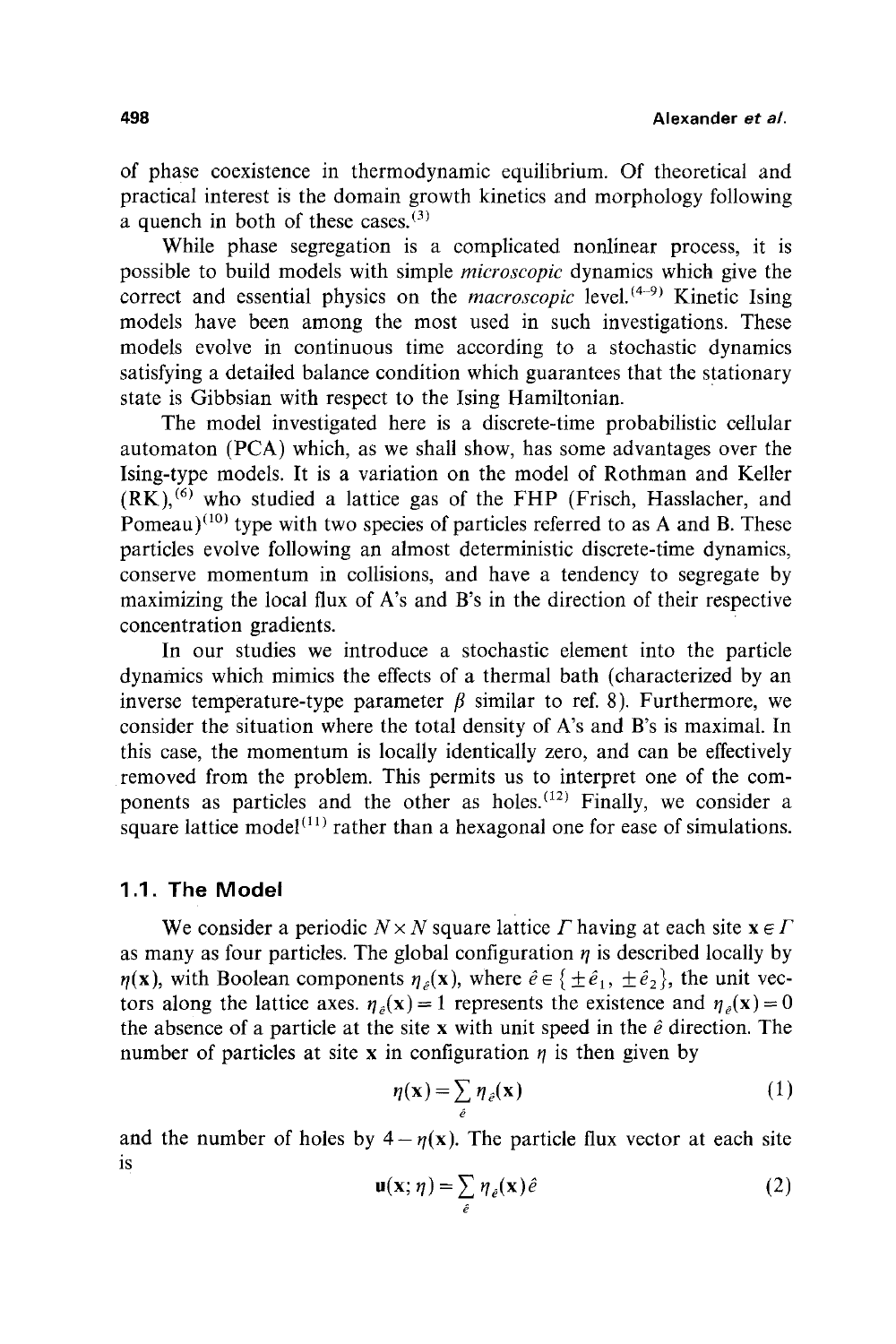The system evolves in discrete time by a two-step dynamics with simultaneous updating at each node. These steps are propagation and collision. In propagation each particle moves one lattice unit in the direction of its velocity. Next, in collision, the particles at each site change their velocities according to a stochastic rule designed to facilitate particle-hole segregation.

Starting from  $\eta$ , we choose a new global configuration  $\eta'$  with probability

$$
P(\eta' | \eta) = \prod_{\mathbf{x} \in \Gamma} \frac{1}{Z(\mathbf{x}; \eta, \eta')} \exp[\beta \mathbf{u}(\mathbf{x}; \eta') \cdot \mathbf{f}(\mathbf{x}; \eta)] \delta(\eta'(\mathbf{x}) - \eta(\mathbf{x})) \quad (3)
$$

where

$$
Z(\mathbf{x}; \eta, \eta') = \sum_{\eta'(\mathbf{x})} \exp[\beta \mathbf{u}(\mathbf{x}; \eta') \cdot \mathbf{f}(\mathbf{x}; \eta)] \delta(\eta'(\mathbf{x}) - \eta(\mathbf{x})) \tag{4}
$$

is a normalization factor, and

$$
\mathbf{f}(\mathbf{x};\eta) = \sum_{\mathbf{y} \in A_{\mathbf{x}}} \eta(\mathbf{y}) \frac{(\mathbf{y} - \mathbf{x})}{|\mathbf{y} - \mathbf{x}|}
$$
(5)

is the particle concentration gradient at x computed in a neighborhood  $A_x$ of "radius" r about each x. For  $r = 1$ ,  $\Lambda_r$  is just the set of nearest neighbor sites of x. For  $r = 2$ ,  $\Lambda_r$  extends to next-nearest neighbors, and so on. For  $\beta$  > 0 the rule (3)-(5) gives a preference for particle fluxes to be directed toward regions within A with the highest particle density. The parameter  $\beta$ controls the degree of preference to maximize  $u(x, \eta') \cdot f(x; \eta)$ ; at  $\beta = 0$  all configurations consistent with local particle conservation have equal weight. At the other extreme,  $\beta = \infty$  defines an almost deterministic model where  $\mathbf{u}(\mathbf{x}; \eta') \cdot \mathbf{f}(\mathbf{x}; \eta')$  is *always* maximized. This is precisely the condition imposed in the Rothman and Keller model.<sup>(6)</sup>

Qualitatively, our dynamics is similar to that of a ferromagnetic Ising model with Kawasaki dynamics satisfying detailed balance with respect to a Gibbs measure. For  $\beta \ll 1$  all collision outcomes (consistent with particle conservation) have approximately equal weights, while for large  $\beta$ , "favorable" outcomes occur with overwhelming probability. However, since our dynamics is not based on a Hamiltonian description with an interaction potential, we do not know the stationary measures of the system (for  $\beta \neq 0$ ), and there is no reason to expect them to be Gibbsian with any finite range or rapidly decreasing interaction potential. We nevertheless refer to  $\beta^{-1}$  as the temperature, and to the stationary state as an equilibrium state, but this is meant only to be suggestive.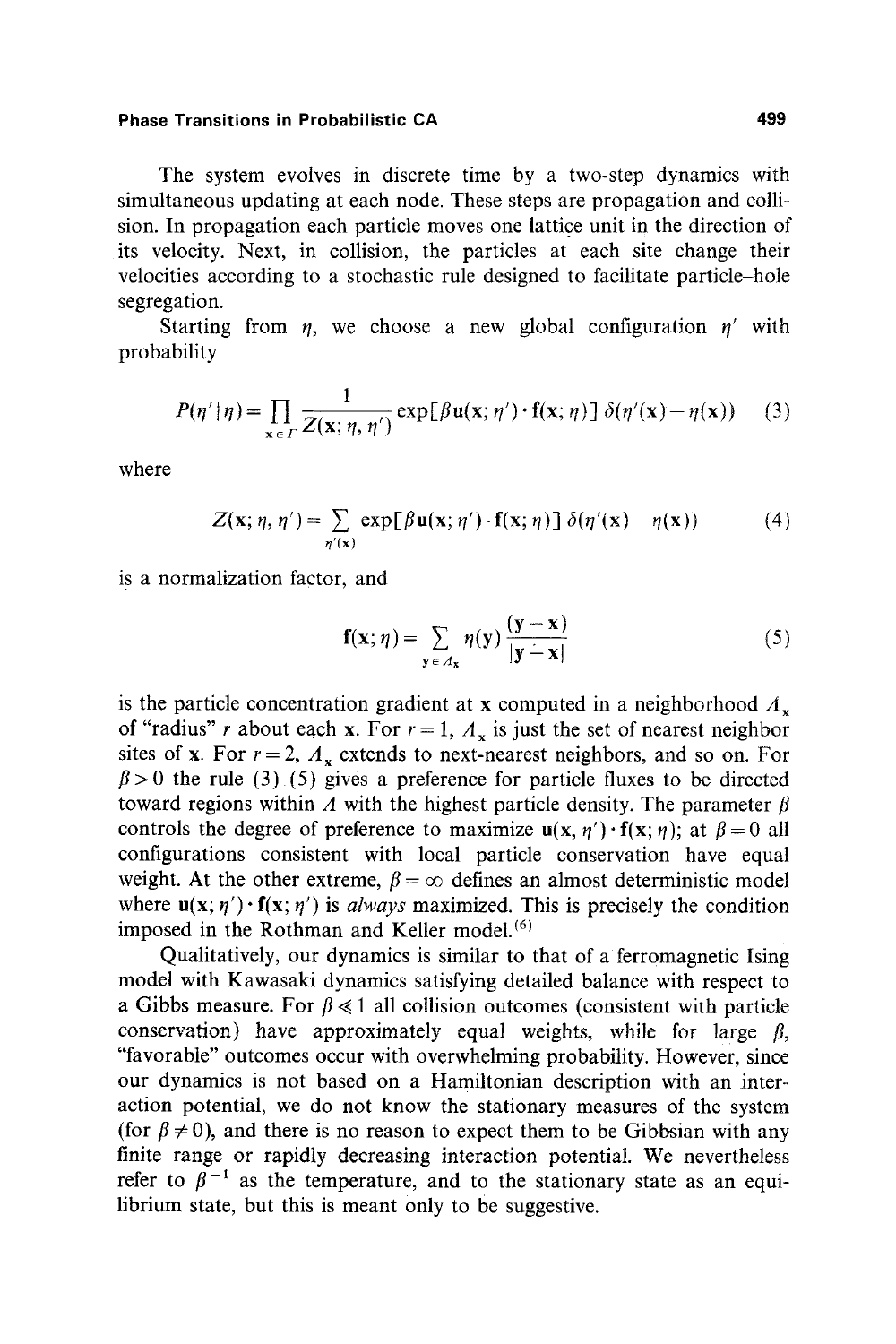The model presented here is thus intermediate between the standard kinetic Ising models and the hydrodynamic cellular automata of Rothman *et aL (6)* We have used it in simulations as a means of enhancing the rate of segregation (compared to Ising models) without sacrificing temperature (common in CA simulations). It provides an alternate method by which to simulate ordering processes in quenched alloyes. Here we focus attention on the kinetics of domain growth and an analysis of the static critical properties.

In Section 2 we describe the time evolution of our model, giving a quantitative description of the segregation kinetics. In particular, we find that the average size of the single-phase domains  $R(t)$  follows, for times long after the quench, the Lifshitz-Slyozov-Wagner (LSW) growth law  $R(t) \sim t^{1/3}$ . <sup>(2, 13)</sup> At low temperatures the dynamics gives rise to an anisotropic ordered phase. In Section 3 we explain the origin of this anisotropy, and discuss the ergodic properties of this model. In Section 4 we study the properties of the critical point and of the two-phase region. Using a variety of techniques, we estimate the critical exponents. Finally, in Section 5 we investigate phase segregation in this model when a driving field induces a particle flux in a preferred direction.

#### **2. KINETICS**

A system with  $4\rho N^2$  particles on  $\Gamma$ ,  $0 < \rho < 1$ , was put in an initial disordered state typical of a system at  $\beta=0$ , i.e., particles randomly distributed over the lattice sites. We then studied its evolution under the dynamics with some  $\beta > \beta_c \approx 0.32$ —the critical value determined by a number of simulation methods given later—where we know that its final stationary state is segregated, resembling a coexistence of two phases. The results depended on the values of  $\beta$ , the concentration  $\rho$ , the interaction range  $r$ , and the lattice size  $N$ .

Here we concentrate on  $r = 1$  and  $\rho = \frac{1}{2}$  for ease of comparison with the known behavior of nearest neighbor Ising systems. We also restrict ourselves to  $N = 128$ , where the finite-size effects on the dynamics of phase separation appear to be small at the values of  $\beta$  considered.

We show in Fig. 1 a typical sequence of domain configurations in the evolution of the model for various times after a quench from disorder. The



Fig. 1. Typical sequence of configurations following a quench from disorder.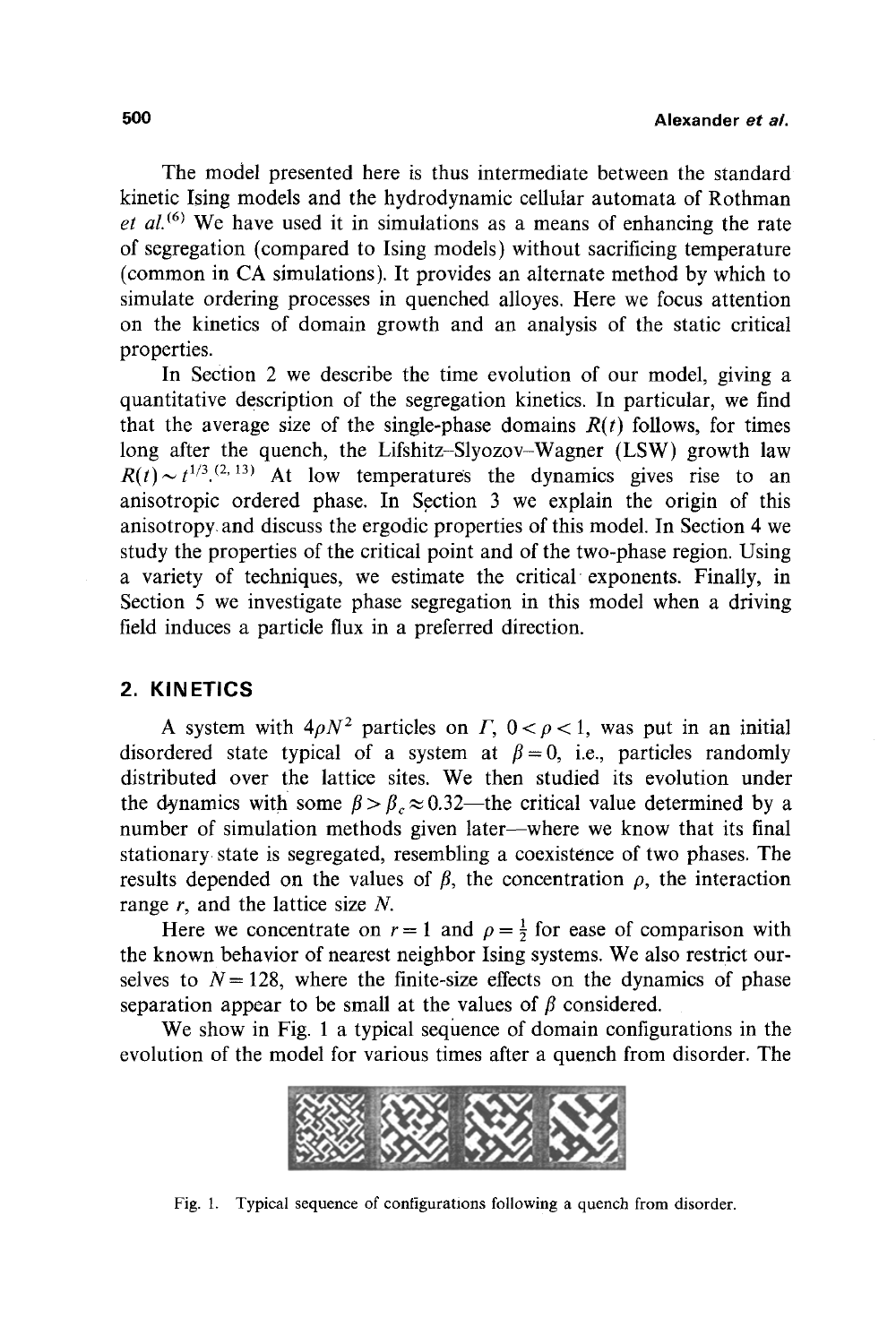particle density is  $\rho = \frac{1}{2}$  and inverse temperature  $\beta = 0.625$ . The density of particles at a site is proportional to its darkness. As is visually evident, single-phase domains form and grow as the impurities within those regions decrease.

The time evolution of segregation processes in physical systems is often monitored experinientally through the spectrum of scattered radiation. This is directly related to the structure function  $S(k, t)$ , the Fourier transform of the density-density correlation function<sup>(2, 15)</sup>:

$$
S(\mathbf{k}, t) = \frac{1}{|I|} \left\langle \sum_{\mathbf{x} \in I} e^{i\mathbf{k} \cdot \mathbf{x}} \left[ \frac{1}{4} \eta(\mathbf{x}) - \rho \right]^2 \right\rangle
$$
 (6)

where the angle brackets  $\langle \cdot \rangle$  signify an ensemble average. In computer simulations this average is realized by collecting data from several independent runs. The extent of segregation is then determined by the location and intensity of the peak in the structure function. As the system segregates, the peak moves to smaller values of  $|\mathbf{k}|$ , and  $S(\mathbf{k}, t)$  narrows while increasing in amplitude.  $(15)$ 

Although information concerning anisotropy is lost in the integration, it is useful to average the structure function  $S(k, t)$  over shells of radius k. In a wide variety of phase-segregating systems this circularly averaged structure function has been observed to follow a scaling relation at late times:

$$
S(k, t) \approx S(k_{\text{max}}(t), t) F\left(\frac{k}{k_{\text{max}}}\right) \tag{7}
$$

where  $k_{\text{max}}$  is the wavevector k at which  $S(k, t)$  has its maximum at time t. These scaling functions for  $\beta^{-1} = 1.6$  are shown in Fig. 2. The superposi-



Fig. 2. Scaling function  $F(x)$  for various times: ( $\diamond$ ) 70000, (+) 80000, ( $\square$ ) 90000, and ( $\times$ ) 100000 steps.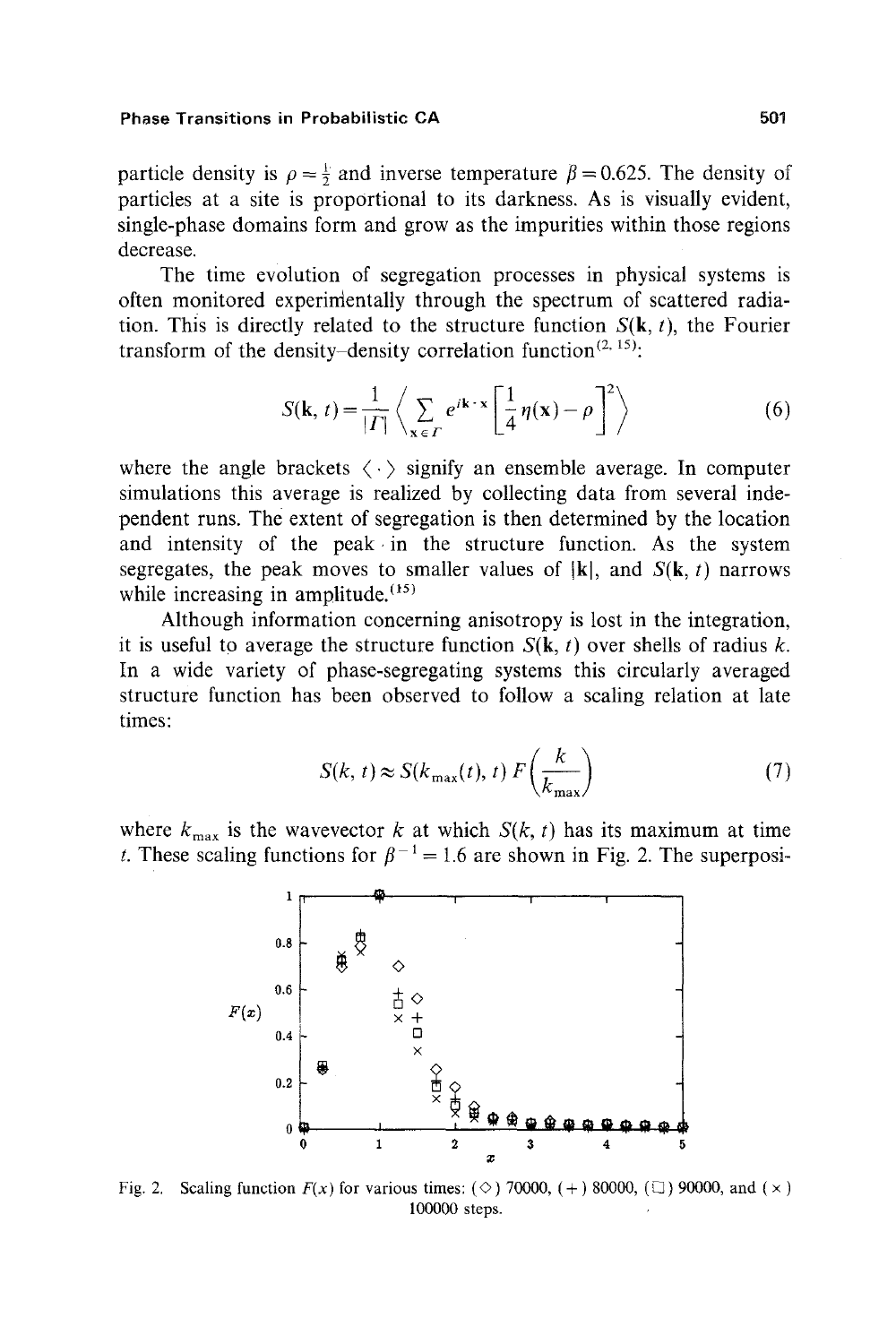

Fig. 3. The time evolution of the average domain size characterized through  $\langle k \rangle$ <sup>-1</sup> for  $\beta = 0.625$ .

tion is very good for large and small x, but there is a region  $1 < x < 3$ where there are deviations from superposition. This may be due to the small number of independent runs we averaged.

Using the structure function computed before as a weight, we can get the average wavevector  $\langle k(t) \rangle$ , which will characterize the average domain size through  $R(t) \sim \langle k(t) \rangle^{-1}$ . We have

$$
\langle k(t) \rangle \equiv \frac{\sum_{k} k S(k, t)}{\sum_{k} S(k, t)}
$$
(8)

The data are presented in Fig. 3. This behavior is consistent with the LSW theory of phase domain growth for systems with conserved density.<sup>(2)</sup> Note, however, that in our model the asymptotic regime appears earlier (fewer site updates) than in traditional Ising simulations.  $(13)$ 

# **3. ANISOTROPY AND ERGODIC BEHAVIOR**

As is clear in the snapshots of the segregated systems shown in Fig. l, there is a predominant alignment of interfaces diagonal to the lattice axes. To understand this, we compare the stability at  $\beta \geq 1$  of an interface oriented parallel to the lattice axes (Fig. 4a) with one where it is diagonal (Fig. 4b). At  $\beta = \infty$  the state with the largest weight, as given by Eqs. (3)-(5), will *always* be selected in the collision step. Hence both of these configurations will be stationary. For  $\beta < \infty$ , however, all possible states will be sampled. There is then a small but nonzero probability that a flux will be chosen, which will after the interface at the next propagation step.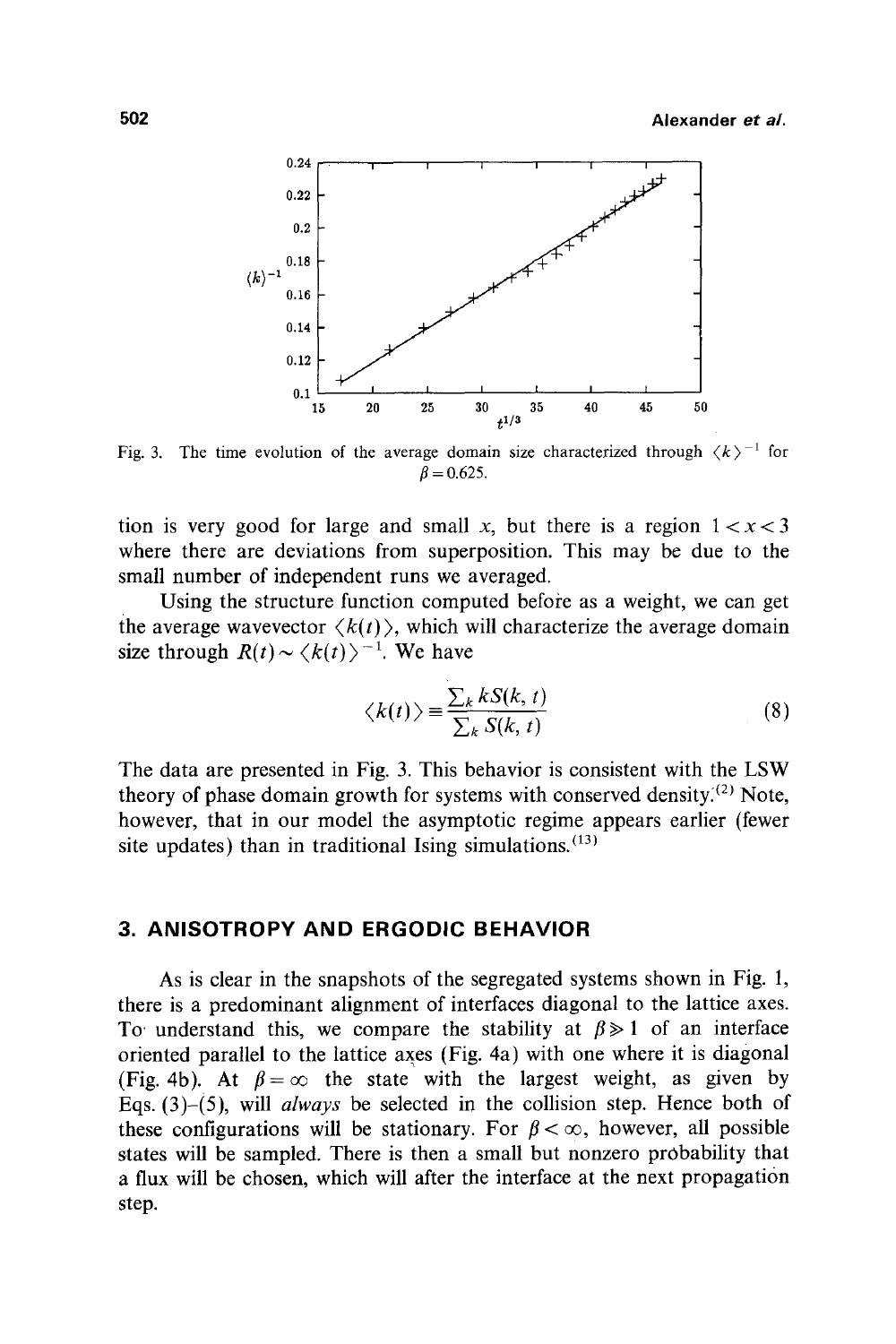

Fig. 4. Stable configurations at  $\beta = \infty$ . The number associated with each site indicates the number of particles at each site.

Given a particular site on the interface, we calculate the probability that such a defect will occur at that site in a given time step. For large  $\beta$ , this will be determined primarily by the ratio of the weight of the most likely defect to the weight of the interface-preserving choice.

We carry out the calculation for  $r = 1$ . Consider the flat interface in Fig. 4a. The only place a defect can occur during the collision step is at a site occupied by one particle. Choose such a site and label it  $A$ . The particle concentration gradient at A is  $f(A) = -4\hat{e}_2$ , since the 1-direction component vanishes. The interface-preserving collision has  $u(A) = -\hat{e}_2$ , with weight  $W \sim \exp(u \cdot f) = \exp(4\beta)$ . The most likely defect will occur with the single particle having a velocity parallel to the interface. This yields  $W \sim \exp(\pm \hat{e}_1 \cdot \mathbf{f})=1$ . The rate at which a defect occurs is then approximately  $exp(-4\beta)$ .

For a diagonal interface defects only occur at the sites on the interface with two particles. Choose one and label it  $B$ . The particle concentration gradient is  $f(B) = 4(\hat{e}_1 - \hat{e}_2)$ . The collision which preserves the interface will place the particles in the  $\hat{e}_1$  and  $-\hat{e}_2$  velocity directions, which gives  $W \sim \exp(8\beta)$ . The most probable defect will occur when one particle is put in a velocity mode aimed at the interface: either  $\hat{e}_1$  or  $-\hat{e}_2$ ; the other is placed in the opposite direction. This gives  $u(B; \eta') = 0$  and a weight  $W \sim 1$ . Defects then occur at a rate  $\sim \exp(-8\beta)$ . As  $\exp(-8\beta) \ll \exp(-4\beta)$  for  $\beta \ge 1$ , we are led to believe that for  $r = 1$  diagonal interfaces are more stable.

We can generalize these calculations to larger  $r$ , finding that for a horizontal (vertical) interface, defects occur at a rate

Rate(Horizontal) ~ exp
$$
\left[-4\beta \sum_{|i|+|j| \le r, i+j>0} \frac{(i+j)}{(i^2+j^2)^{1/2}}\right]
$$
 (9)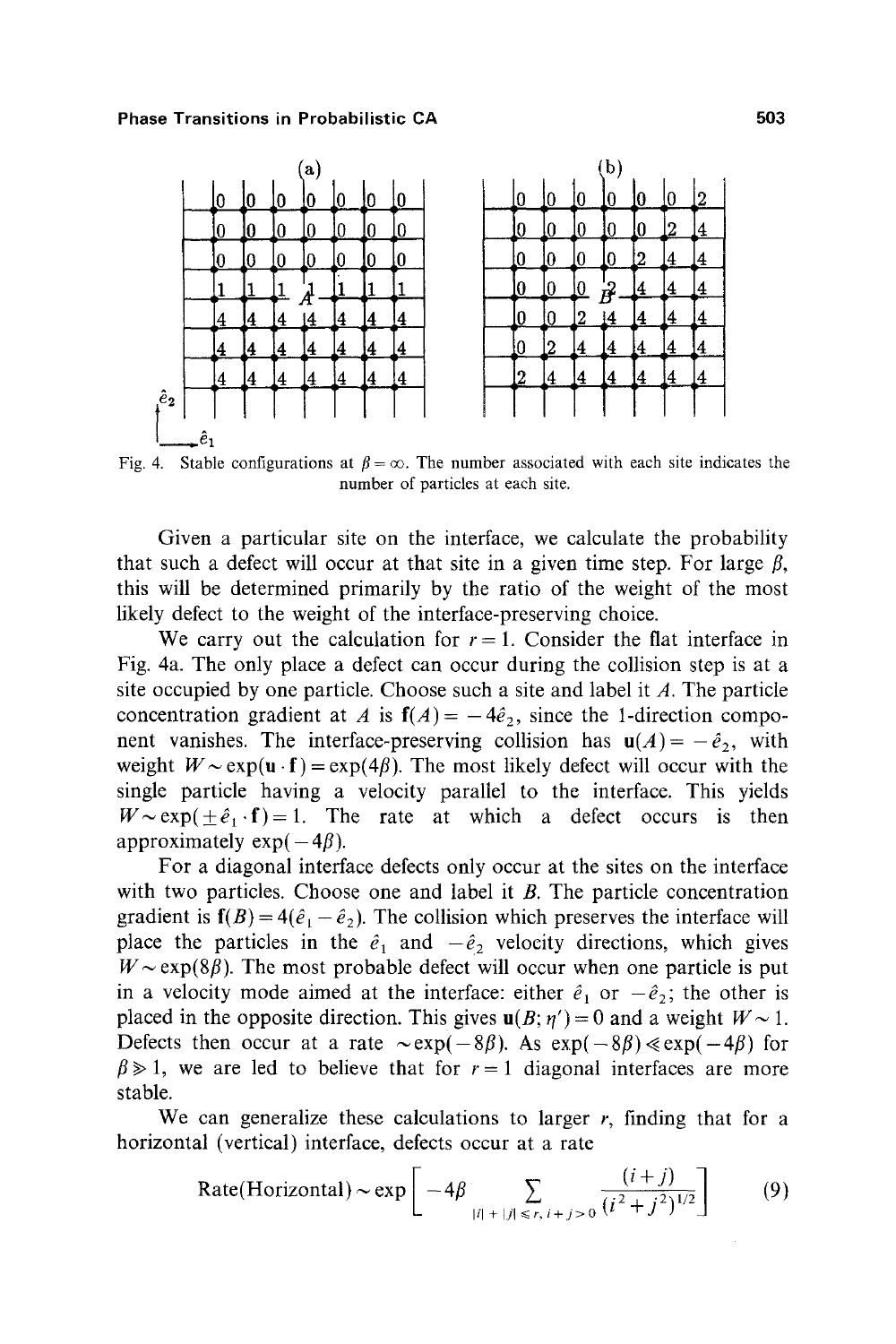For a diagonal interface, however, we have that

Rate(Diagonal) ~ exp 
$$
\left[-4\beta \sum_{|i|+|j| \le r, i>0} \frac{i}{(i^2+j^2)^{1/2}}\right]
$$
 (10)

On the basis of this we conclude that diagonal interfaces are more stable than ones aligned with the lattice axes, for arbitrary choice of r. We observe that the anisotropy and flatness of interfaces is pronounced even at temperatures not too far below criticality.

#### **3.1. Ergodic Behavior**

In this section we prove that the final stationary state of this model is unique except for one spurious conservation law which we now explain. The lattice splits into two sublattices, odd and even, such that the particles on the odd (even) sublattice at odd time steps are the same particles which are on the even (odd) sublattice at even times. This is a result of the deterministic propagation step alone and has nothing to do with random collisions. There are thus always two ergodic components. For large enough systems and a random deposition of particles and holes, it is highly improbable that there will be a large difference between the densities of the two sublattices, and so we do not consider this further.

We want to show that the system will sample all possible states with a fixed sublattice occupation (for any density  $\rho < 1$ ). To prove this, it is sufficient to show that all configurations with a specified number of particles on each sublattice can evolve into *one* particular configuration. Then, since it is possible for  $\beta \neq \infty$  to retrace any step in the dynamics, they can evolve into each other. Ergodicity then follows from general results of finite-state Markov processes.

Let us consider the  $Q$  particles which are on the even sublattice at time  $t=0$ . We label these particles 1, 2,..., Q and assign to each of them a "target" site on the even sublattice and a "target" velocity mode at that site. These assigned sites are such that the lattice is filled up row by row starting from the site at the lower left corner, which will contain particles 1,..., 4. Once the even sublattice sites of a row are filled, we move on to the next even row.

Each site will contain its maximum of four particles, with the final site possibly containing less. The velocity modes which each particle will occupy are determined by rotations of  $\pi/2$  counterclockwise about the origin.

Our goal is to show that at some finite, even time step in the future we can find all of these particles at their designated locations. Thus, we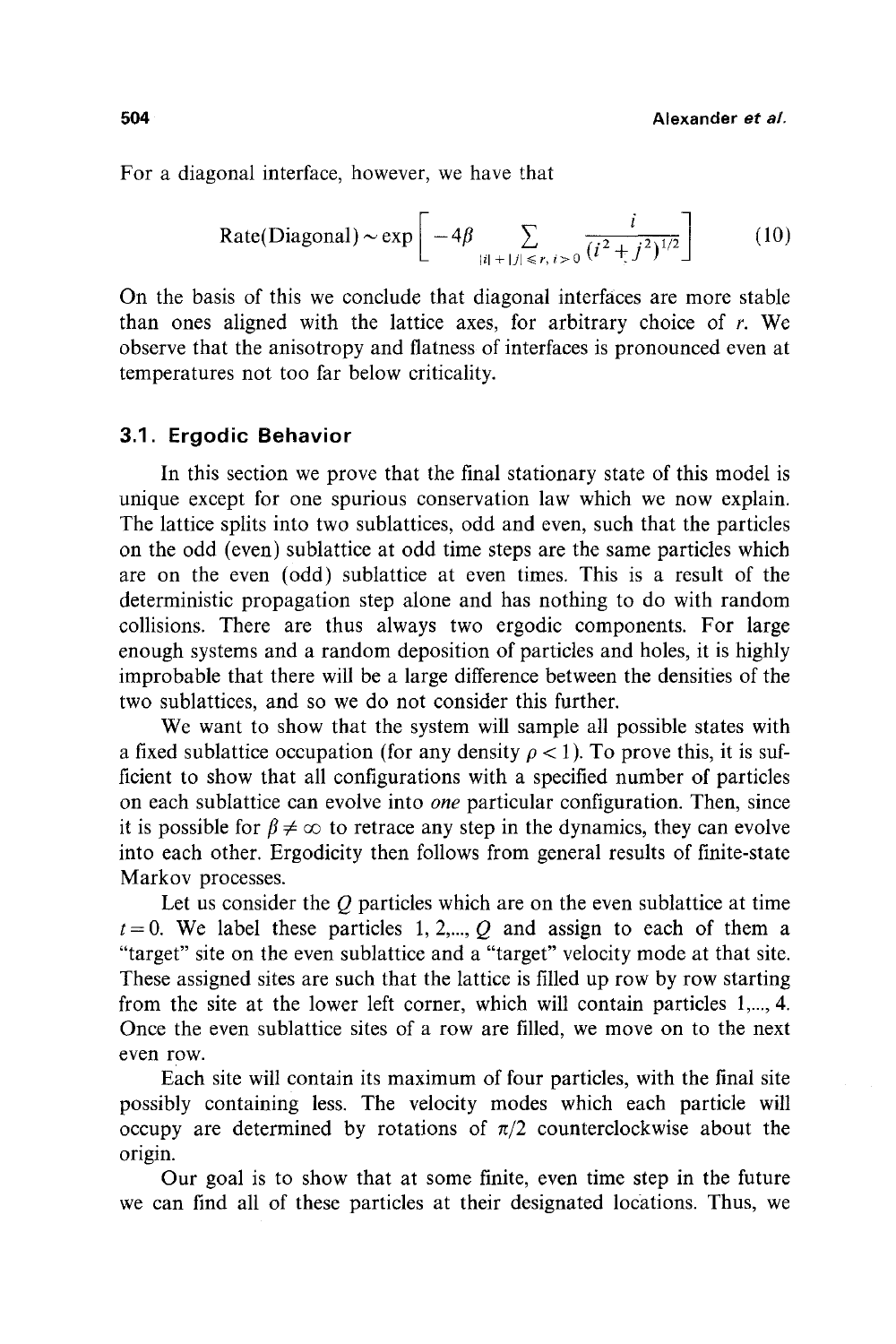must show that there is a nonzero probability of this occurring. This is accomplished by first restricting all particles, except particle 1, to a backand-forth motion (oscillating between their site at time zero and the site in the direction of their  $t = 0$  velocity). The first particle is then artificially moved to its designated site along some path by always selecting the collision rule which will accomplish this. If it encounters other particles, then it is given preference in any collision step so that it finds the correct mode. When it arrives at its designated site, we then lock it into the "back-and-forth" motion and move on to particle 2. Each step involved has nonzero probability, since  $\beta$  is finite. Therefore, the entire process has a nonzero (albeit very small) probability of occurring, and we are done.

# **4. CRITICAL BEHAVIOR**

The analysis and characterization of critical behavior in non-Gibbsian particle models is difficult. When the dynamics is conservative (particle number remains constant), it becomes even more problematic: we have particle conservation, and cannot use the globally averaged particle density as the order parameter. Two alternatives are available. Instead of considering the *global* average of the particle density  $\rho$ , we may study the probability distribution of densities in subblocks of the entire system. Particles will be transferred between these subblocks via diffusion, and in this sense the conservation law can be "avoided." Of interest is the statistics of densities within these blocks. The other option is to define an order parameter which reflects the morphology (boundaries and interna! structure) of the single-phase domains. We will use both methods as well as the behavior of a short-range order parameter to obtain information about the critical behavior of our model.

# **4.1. Block Distribution Functions**

The block spin distribution method outlined here was pioneered by Binder and has since been used successfully for a variety of different models, including  $XY$  models, Potts models, and polymers.<sup>(20-22)</sup> While the method was originally applied to Ising models without a conservation law, Binder has pointed out that it is applicable to conservative systems, provided the largest block size considered is much smaller than the overall lattice.<sup>(22)</sup> For convenience we rescale the site occupation variable  $\eta$  in our model to resemble the local spin in the Ising model:

$$
S(\mathbf{x}) = \frac{\eta(\mathbf{x}) - 2}{4} \tag{11}
$$

and hereafter refer to the local variables  $S(x)$  as spins.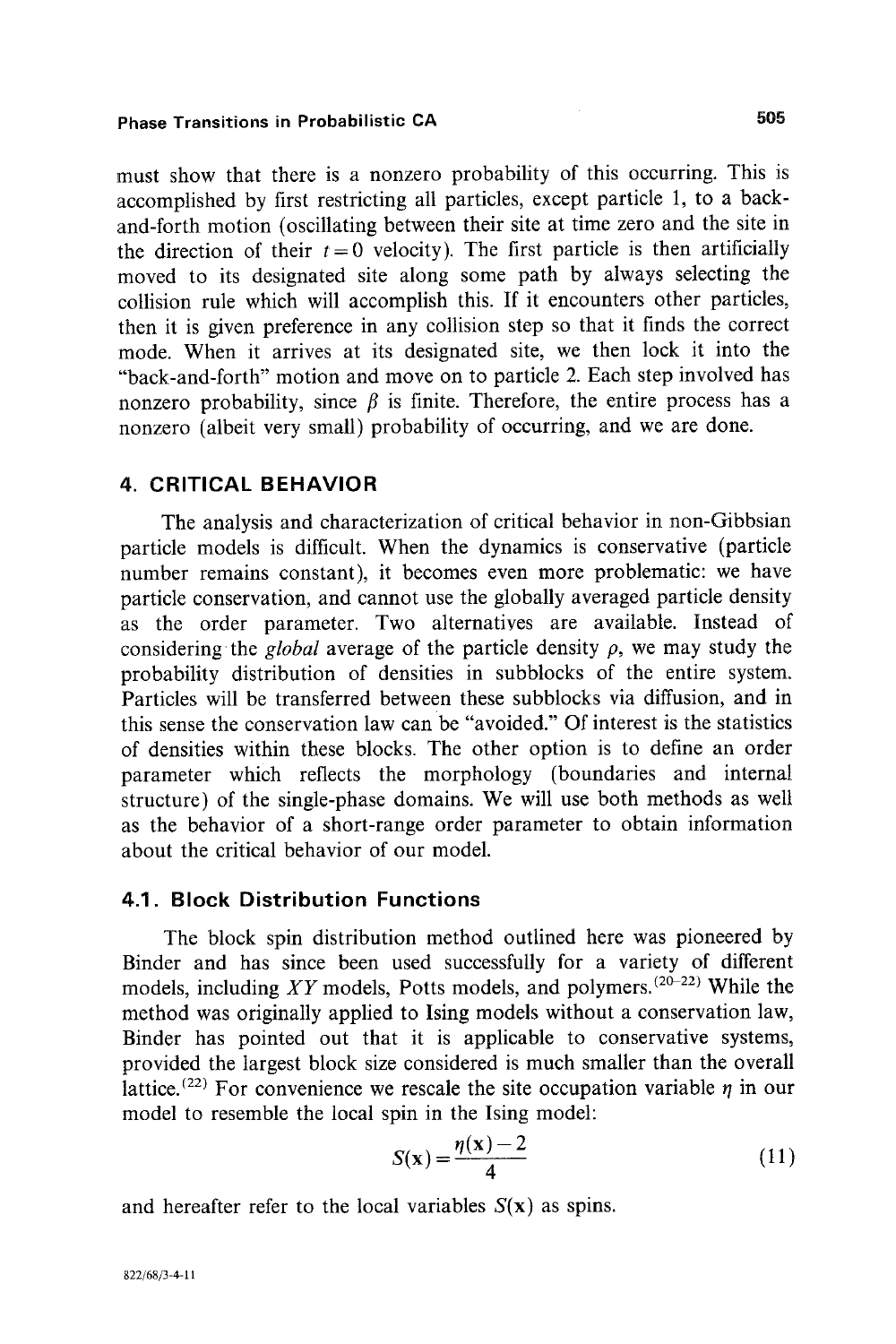Partitioning the  $N \times N$  lattice into blocks each of size  $L \times L$ , we define the spin of block  $i$  to be

$$
s_i = \frac{1}{L^2} \sum_{\mathbf{x} \in i\text{th cell}} S(\mathbf{x})
$$
 (12)

For each size  $L$  we then determine the probability distribution for the rescaled spins of that size block,  $P<sub>L</sub>(s)$ . Because of the symmetry between particles and holes at density  $\rho = 0.5$ , we have

$$
P_L(s) = P_L(-s) \tag{13}
$$

For  $T > T_c$ , these distributions are expected to approach in the limit  $L \rightarrow \infty$ , taken after the limit  $N \rightarrow \infty$ , a Gaussian with mean zero, (20-22)

$$
P_L(s) \to L(2\pi k_\mathrm{B} T \chi_L)^{-1/2} \exp\left(\frac{-s^2 L^2}{2\pi k_\mathrm{B} T \chi_L}\right) \tag{14}
$$

where  $\chi_L$  is a susceptibility. Conversely, for  $T < T_c$ , these distributions should tend toward two Gaussians centered at  $\pm m$ , the spontaneous magnetization of the infinite lattice. We have

$$
P_{L}(s) \rightarrow \frac{L}{2} (2\pi k_{\rm B} T \chi_{L})^{-1/2} \left\{ \exp \left[ \frac{-(s-m)^{2} L^{2}}{2\pi k_{\rm B} T \chi_{L}} \right] + \exp \left[ \frac{-(s+m)^{2} L^{2}}{2\pi k_{\rm B} T \chi_{L}} \right] \right\}
$$
(15)

This description is valid only in the region near  $s = \pm m$ . As a result of phase coexistence, the tails of the two terms near  $|s| = 0$  deviate considerably from Gaussian. In any case, we expect that when  $T < T_c$ , one can determine  $m$  by measuring for large  $L$  any of the following quantities:

$$
m_L \simeq \langle |s| \rangle_L \simeq \langle s^2 \rangle_L^{1/2} \simeq m \tag{16}
$$

# **4.2. Simulation of Block Distributions**

As seen from the pictures of the segregation process (Fig. 1), it takes the system more than  $10^5$  time steps to get into a stationary state at low temperatures, when the initial configuration is disordered. We avoid this difficulty by working in reverse and heating a completely ordered system, rather than quenching a disordered one. Metastability and hysteresis do not seem to be a problem here, as we have tested heating and cooling for several temperature and found that they tend to the same stationary state.

On a  $128 \times 128$  lattice with particle density  $\rho = 0.5$ , the particles are initially configured in a compact, diamond-shaped domain. We then heat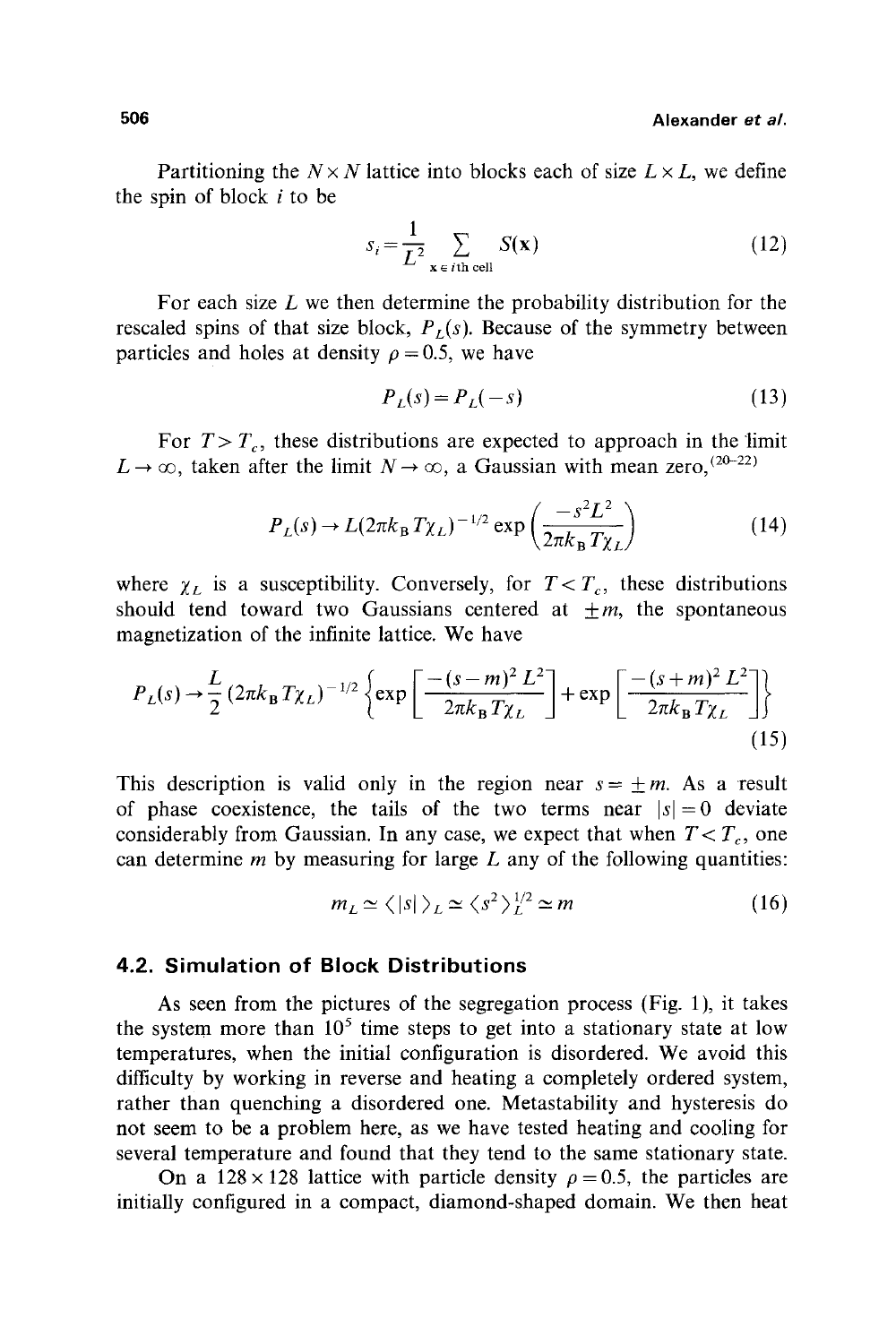the system to temperature  $T=2$  and allow it to reach a stationary state. Stationarity is determined by monitoring quantities like the "surface area" (energy) E and average wavenumber  $\langle k(t) \rangle$  and checking for Gaussian behavior in the statistics of these variables. After the system "equilibrated" at that temperature, we carried out the following program: We partitioned the system into subblocks of size  $L \times L$ , where  $L = 1, 2, 4, 8$ , and 16. At specific time intervals (usually 10-50 time steps), we recorded the net spin within the blocks. In our simulations it was computationally efficient to record the moments  $\langle s_L^k \rangle$  of the distribution function *P(s)* rather than *P(s)* itself,

$$
\langle s_L^k \rangle = \int ds \, s^k P_L(s), \qquad k = 2, 4 \tag{17}
$$

After recording the data, we increased the temperature slightly and then allowed for reequilibration. We call this approach Method I. Typically, this method has been applied to systems with nonconserved magnetizations.

To avoid the problems inherent in the restriction that L be small compared to N, we also carried out a block spin analysis of the region deep within one of the segregated domains. This method avoids the conservation problems and has the advantage that we could confidently look at blocks up to size 16 and perform a better extrapolation  $\lceil \text{Eq. (16)} \rceil$  for the order parameter. The drawback is that there were fewer blocks, and so the statistics was not as good. We call this approach Method II.

We present in Fig. 5 the order parameter determined by Method II using various sizes  $L$ . The results are consistent with those obtained by Method I. In the critical region we expect that this order parameter takes the form



Fig. 5. Order parameter (Method II):  $\beta = (\Diamond) \frac{1}{2}$ , (+) 0.20, and ( $\Box$ )  $\frac{1}{8}$ ).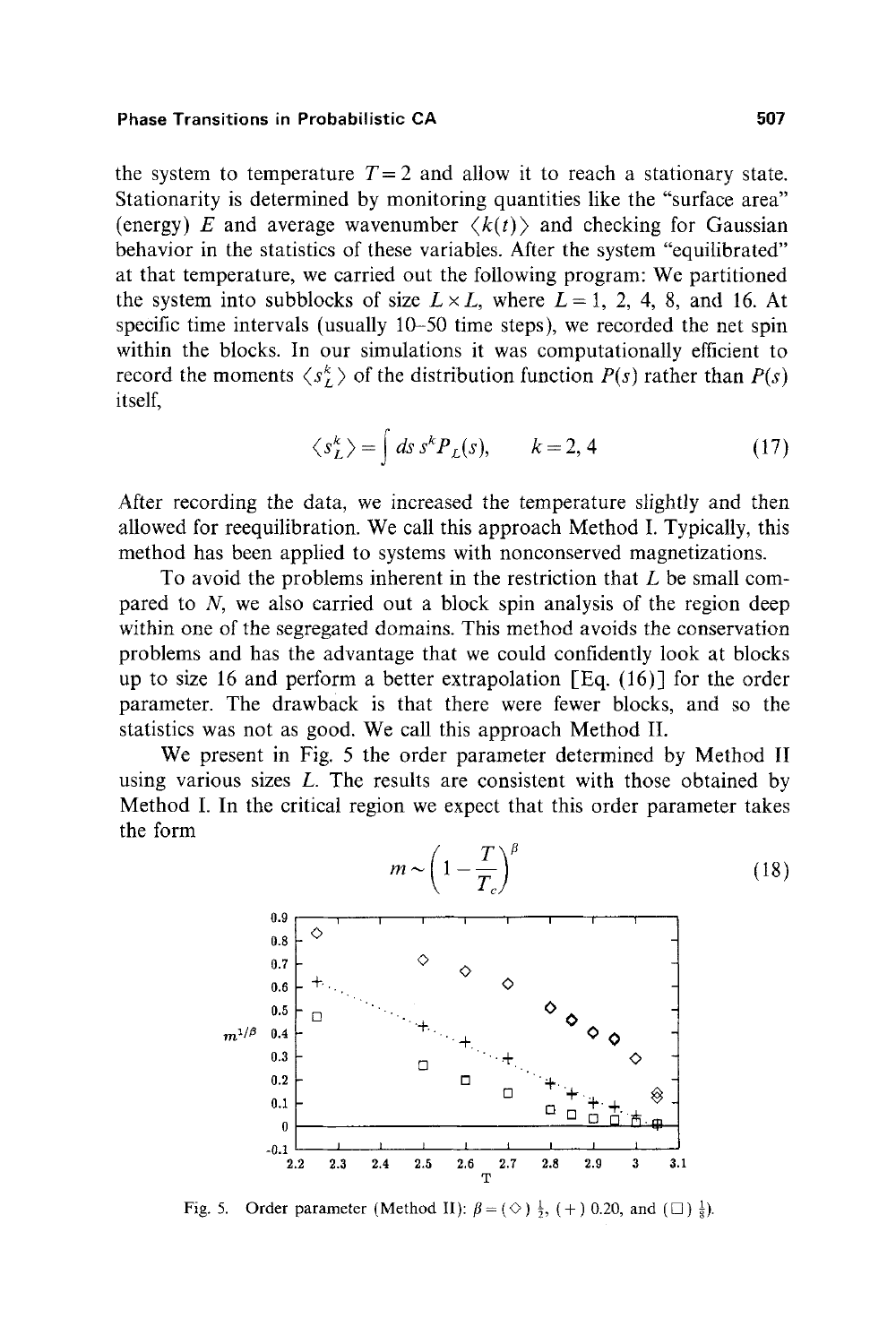where  $\beta$  is the order parameter critical exponent. By plotting  $m^{1/\beta}$  against temperature for different values of  $\beta$ , we can estimate the order parameter critical exponent to be the  $\beta$  which gives the best fit to a straight line. On the basis of this we find that  $\beta \approx 0.20$ . For comparison we also plot  $m^8$  and  $m<sup>2</sup>$ . These correspond to the two-dimensional Ising model critical exponent  $\beta = \frac{1}{8}$  and the exponent  $\beta = \frac{1}{2}$ .

From this analysis it appears that our model does not fall into either universality class, but we cannot rule out a crossover to  $\beta = \frac{1}{2}$  or Ising behavior closer to the critical temperature. In Section 4.3 we will offer a similar analysis of the morphological order parameter and compare the results.

As noted in Eqs. (14) and (15), the block-spin distribution function above criticality will be a Gaussian, while below  $T_c$ , there will be two distinct peaks. A good indication of the Gaussian character of a distribution  $P_{I}(\cdot)$  is

$$
U_L = 1 - \frac{\langle s_L^4 \rangle}{3 \langle s_R^2 \rangle^2}
$$
 (19)

which vanishes for a Gaussian distribution and has the value  $\frac{2}{3}$  for a sharply peaked bimodal distribution. We examine whether, as  $L$  increases, the distribution becomes more Gaussian-like, with  $U_L \rightarrow 0$ , in which case we assume that we are in the one-phase region  $T>T_c$ . If, on the other hand,  $U_L \rightarrow \frac{2}{3}$  with increasing L, then we assume that  $T < T_c$ . At the critical temperature,  $U_L$  should not depend on L, since on all scales the block spin distribution function will have the same character.

This makes the block spin analysis of critical phenomena possible without any previous knowledge of the magnitude of the correlation length. Furthermore, it provides a means by which to estimate the critical temperature and critical exponents independently of each other. We have examined  $U_L$  with both methods I and II and indicate the results for II in Fig. 6. For  $T > 3.10$  there are no segregated regions,  $U_L$  tends to zero, and both methods give almost identical results. For  $T \le 3.05$ , the cumulant tends to  $\frac{2}{3}$ . We thus conclude that  $T_c$  lies between 3.05 and 3.10.

For a system of subblocks, Binder has shown that one may estimate the correlation length exponent v and the specific heat exponent  $\alpha$  by plotting  $U_{bl}$  (b is a rescaling factor) versus  $U_L$  and determining the slope at  $T_c$ . The results for Method II are given in Fig. 7. We have

$$
\left. \frac{\partial U_{bL}}{\partial U_L} \right|_{T_c} \approx b^{(1-\alpha)/\nu} \tag{20}
$$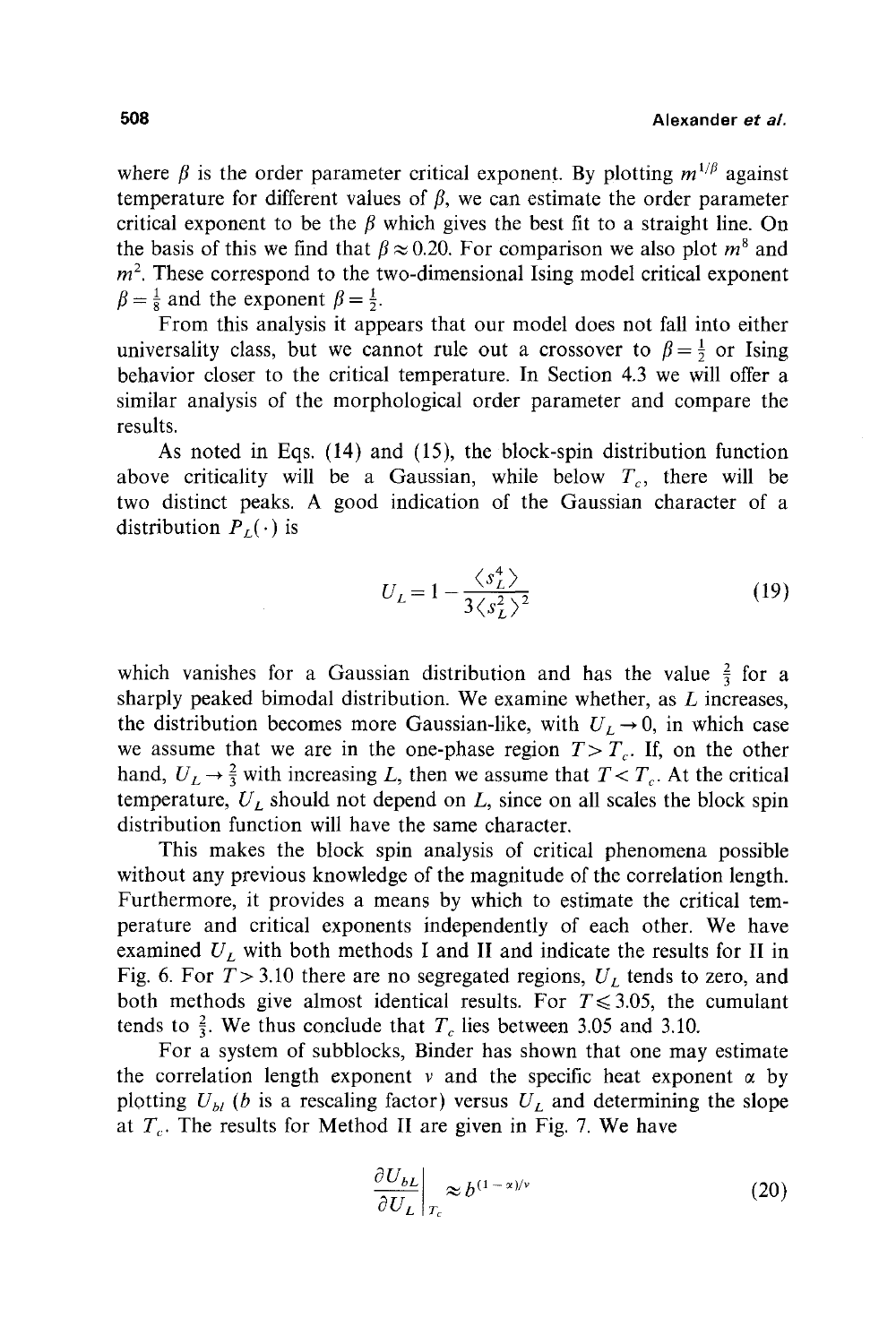

Fig. 6. *U L* vs. *1/L:* Method II.

Both methods indicate that

$$
\left. \frac{\partial U_{bL}}{\partial U_L} \right|_{3.05-3.10} \approx 1.46-1.50 \tag{21}
$$

for  $b = 2$ , 4. This is apparently insensitive to the exact location of  $T_c$ . Thus, we find that



Fig. 7. *UbL* VS. *UL:* Method II.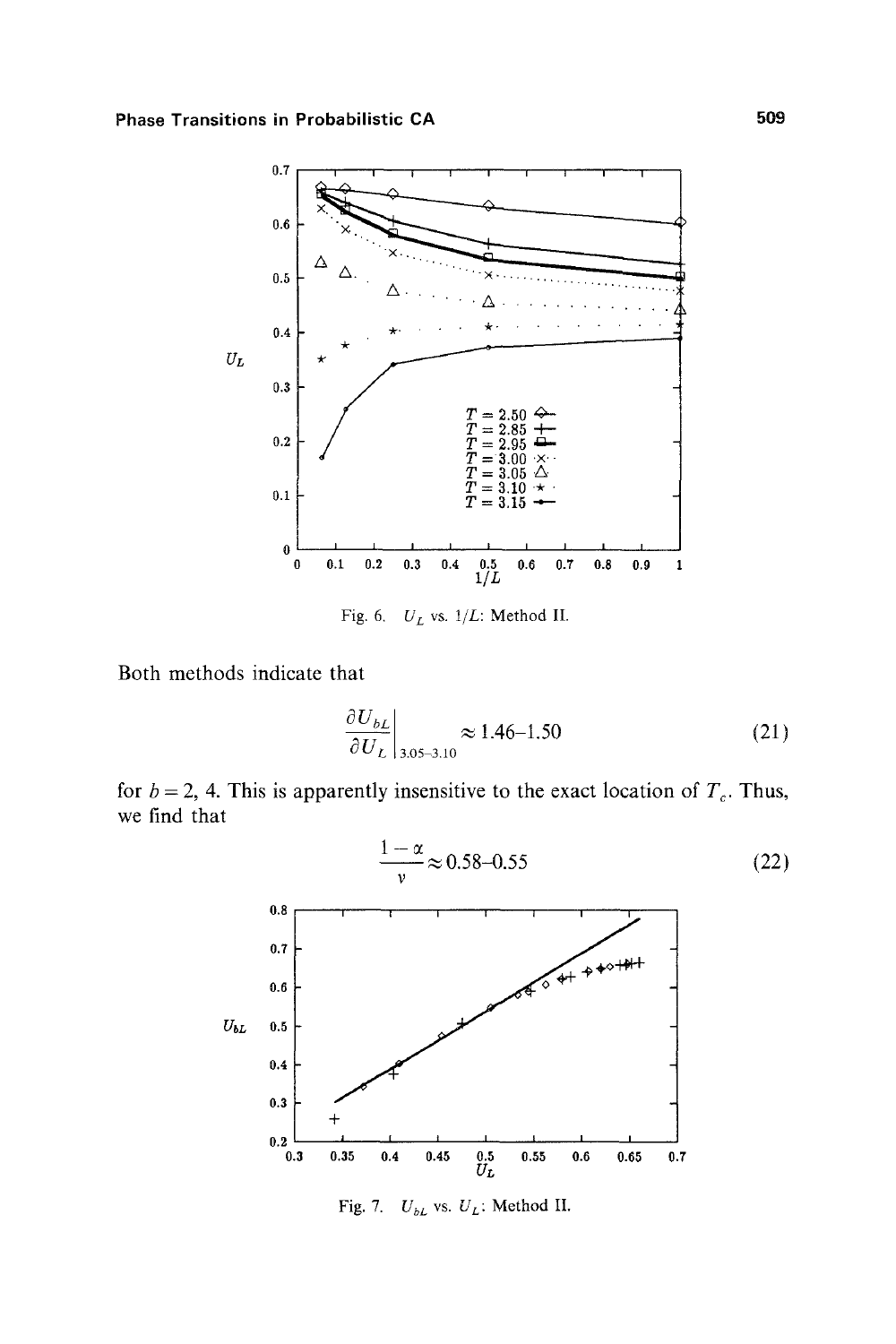As a result of the scaling of the distribution function at criticality, one also has the estimate

$$
\frac{-\log(\langle s^2 \rangle_{bL}/\langle s^2 \rangle_L)}{\log b} \approx \frac{2\beta}{v} \tag{23}
$$

We find from method II, using  $T_c = 3.05$ , that

$$
2\beta/\nu \approx 0.35-0.36\tag{24}
$$

This, in conjunction with our previous results by method II, gives an estimate  $v \approx 1.1$  and so  $0.36 < \alpha < 0.40$ .

4.2.1. A Related Model. Chan and Liang<sup>(8)</sup> have recently studied the static critical behavior for a related hexagonal lattice model. Instead of maximal occupancy, their model contains particles of two types, A and B, in addition to holes. Thus, momentum conservation plays a key role in determining the possible outcomes of collisions,

Chan and Liang's analysis, however, consisted of looking at the block spin distribution functions only for one small block size. Specifically, they considered  $P(s)$  for a set of sites consisting of one site and four of its six nearest neighbors. They calculated the distributions *P(s)* for a number of different temperatures, and stated that the critical temperature was the temperature at which the distribution was no longer Gaussian (single-peaked) in shape. What they neglected to do was to consider large  $L$ , while having  $L \ll N$ . Even above the critical temperature, the correlation length will be larger than one or two lattice sites and so one would expect that the distribution will not be Gaussian.

For a comparison of models, we carried out an analysis similar to theirs for our model and actually got similar results for the purported order parameter exponent,  $\beta \approx 0.3$ . Without actually modeling the identical system, it is impossible to say whether or not the exponents they quote are correct or not, but we believe that the method, as they have presented it, is incorrect.

# **4.3. Morphological Order Parameter**

Visual examination of system configurations at low temperatures in the stationary state achieved at late times after a quench indicates that the system is nonuniform. Since we are in a nonequilibrium situation, we cannot rely on some thermodynamic principle to characterize the stationary state distribution of domain interfaces, such as minimization of the free energy. We nevertheless follow a prescription given by Binder and Wang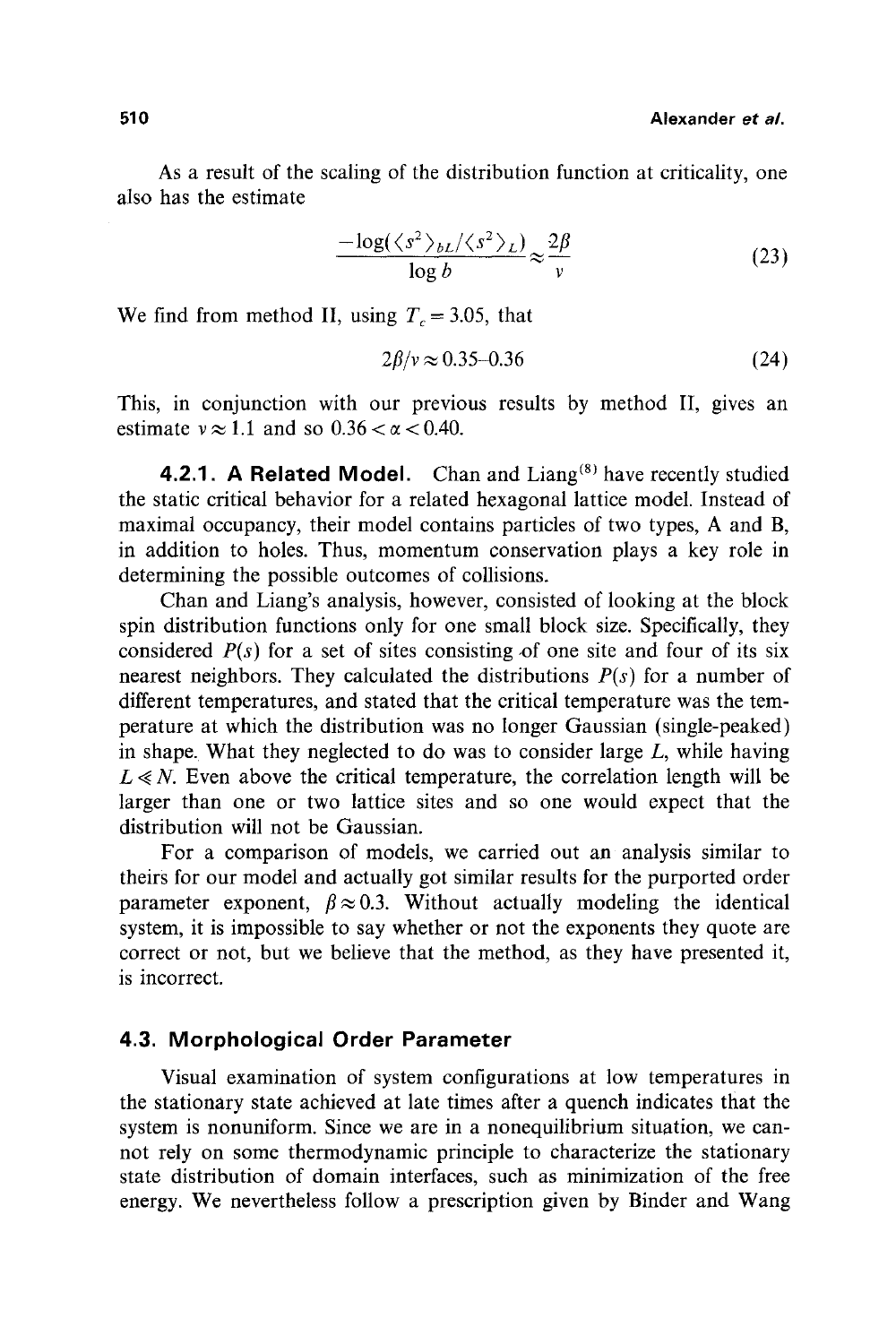**for calculating an order parameter based solely on the geometry of the low** $t$ emperature phase.<sup> $(23)$ </sup> This assumes that the number of interfaces will be **minimized and thus that one has some knowledge of how the lowtemperature phase will manifest itself. Their order parameter consists of Fourier transforms of the spin configuration projected onto the individual**  lattice axes. The individual order parameters are  $\Psi_1^{\sin}$ ,  $\Psi_1^{\cos}$ ,  $\Psi_2^{\sin}$ , and  $\Psi_2^{\cos}$ , **and are defined by** 

$$
\Psi_{1}^{\sin} = \sum_{x=1}^{N} \sum_{y=1}^{N} S(x, y) \sin\left(\frac{2\pi}{n} y\right)
$$
 (25)

$$
\Psi_{1}^{\cos} = \sum_{x=1}^{N} \sum_{y=1}^{N} S(x, y) \cos\left(\frac{2\pi}{n} y\right)
$$
 (26)

$$
\Psi_{2}^{\sin} = \sum_{x=1}^{N} \sum_{y=1}^{N} S(x, y) \sin\left(\frac{2\pi}{n}x\right)
$$
 (27)

$$
\Psi_2^{\cos} = \sum_{x=1}^N \sum_{y=1}^N S(x, y) \cos\left(\frac{2\pi}{n}x\right) \tag{28}
$$

where the x axis corresponds to the 1-axis, the  $y$  axis corresponds to the 2-axis, and  $S(x, y)$  is the density-density correlation function in the **stationary state. For periodic boundary conditions the interfaces can occur anywhere, and so the individual order parameters are realizationdependent. We eliminate this dependence by forming a "mean-square" order parameter out of the individual order parameters,** 

$$
\Psi^2 = (\Psi_1^{\sin})^2 + (\Psi_1^{\cos})^2 + (\Psi_2^{\sin})^2 + (\Psi_2^{\cos})^2 \tag{29}
$$

**Expecting that this order parameter follows the same scaling behavior as in**  Eq. (18) (for method II), we determine its values for large N and plot  $\Psi$ 



Fig. 8. Morphological order parameter  $m^{1/\beta}$  for  $\beta = (\square) \frac{1}{2}$ , (+) 0.22, and ( $\diamond$ )  $\frac{1}{2}$ .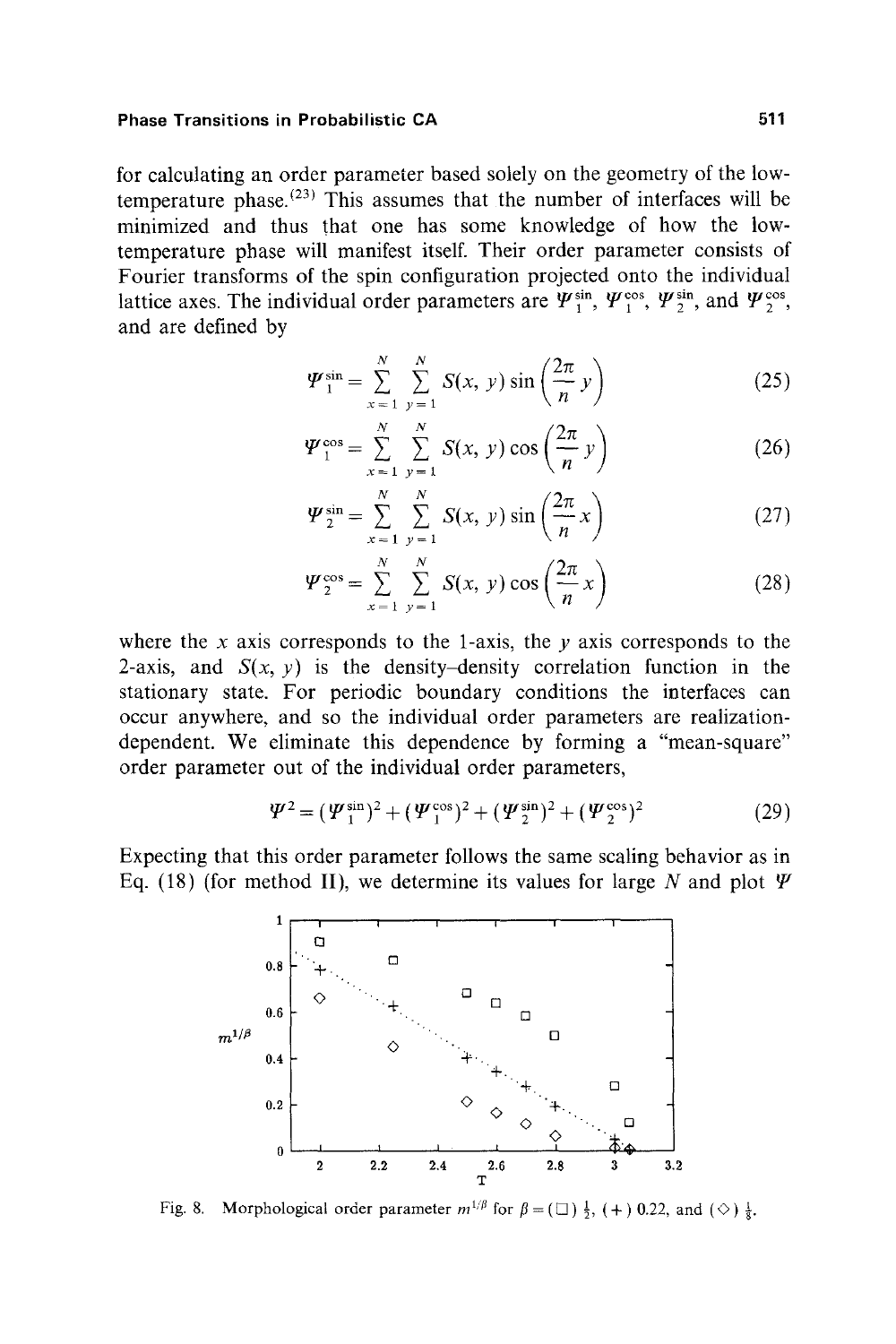raised to the various powers corresponding to mean-field and two-dimensional Ising model exponents. We find (Fig. 8) that the exponent which describes these data over the range  $2.0 \le T \le 3.05$  is  $\beta \approx 0.22$ . This is consistent with the previous result obtained from Method II.

# **4.4. Short-Range Order Parameter**

Recently, Marro *et al.* have analyzed the critical properties of a number of lattice models by using a short-range order parameter.<sup>(18)</sup> The utility of this method is that it can give a qualitative indication of the universality class of a phase transition almost by visual inspection. These order parameters exhibit different qualitative features for different types of critical behavior. The order parameter  $\sigma$  is defined by

$$
\sigma \equiv (1 - e)^{-2} \left[ \frac{1}{4} (1 + e)^2 - m^2 \right] \tag{30}
$$

where *e* is a nearest neighbor "energy"

$$
e \equiv -\frac{1}{|\Gamma|} \sum_{\langle xy \rangle} \frac{1}{4} \left[ \eta(\mathbf{x}) - 2 \right] \left[ \eta(\mathbf{y}) - 2 \right] \tag{31}
$$

with summation over nearest neighbor pairs, and  $m$  is a long-range order parameter such as the ones we have calculated previously. Near the critical point  $(T_c^-)$ ,  $\sigma$  is expected to have the form

$$
\sigma = \sigma_c + a_1 \varepsilon^{1-\alpha} - a_2 \varepsilon^{2\beta} \tag{32}
$$

and  $\varepsilon = 1 - T/T_c$  and the coefficients are nonsingular. For  $\alpha = 0$  and  $\beta = \frac{1}{2}$ there is no singularity at  $T_c$ , and  $\sigma$  decreases monotonically as a function of T. For nonclassical behavior  $(\beta \neq \frac{1}{2})$ ,  $\sigma$  develops a maximum at  $T_c$ . Application of the method to our case, using the magnetization given by Method II, indicates that the behavior probably does not correspond to the mean field value  $\beta = \frac{1}{2}$ .

# **5. FIELD-DRIVEN MODEL**

In addition to phase segregation and critical behavior in "equilibrium" systems, there is also a great deal of interest in these topics as they pertain to strongly nonequilibrium systems. Here we present of the features of a driven version of the model outlined above.

We modify the dynamics given by Eqs.  $(3)$ – $(5)$  by including a field F which induces a particle current parallel to F:

$$
P(\eta' | \eta) = \prod_{x \in \Gamma} \frac{1}{Z(x; \eta, \eta')} \exp[\beta \mathbf{u}(x; \eta') \cdot \mathbf{f}(x; \eta) + \mathbf{u}(x; \eta') \cdot \mathbf{F}] \delta(\eta'(x) - \eta(x)) \tag{33}
$$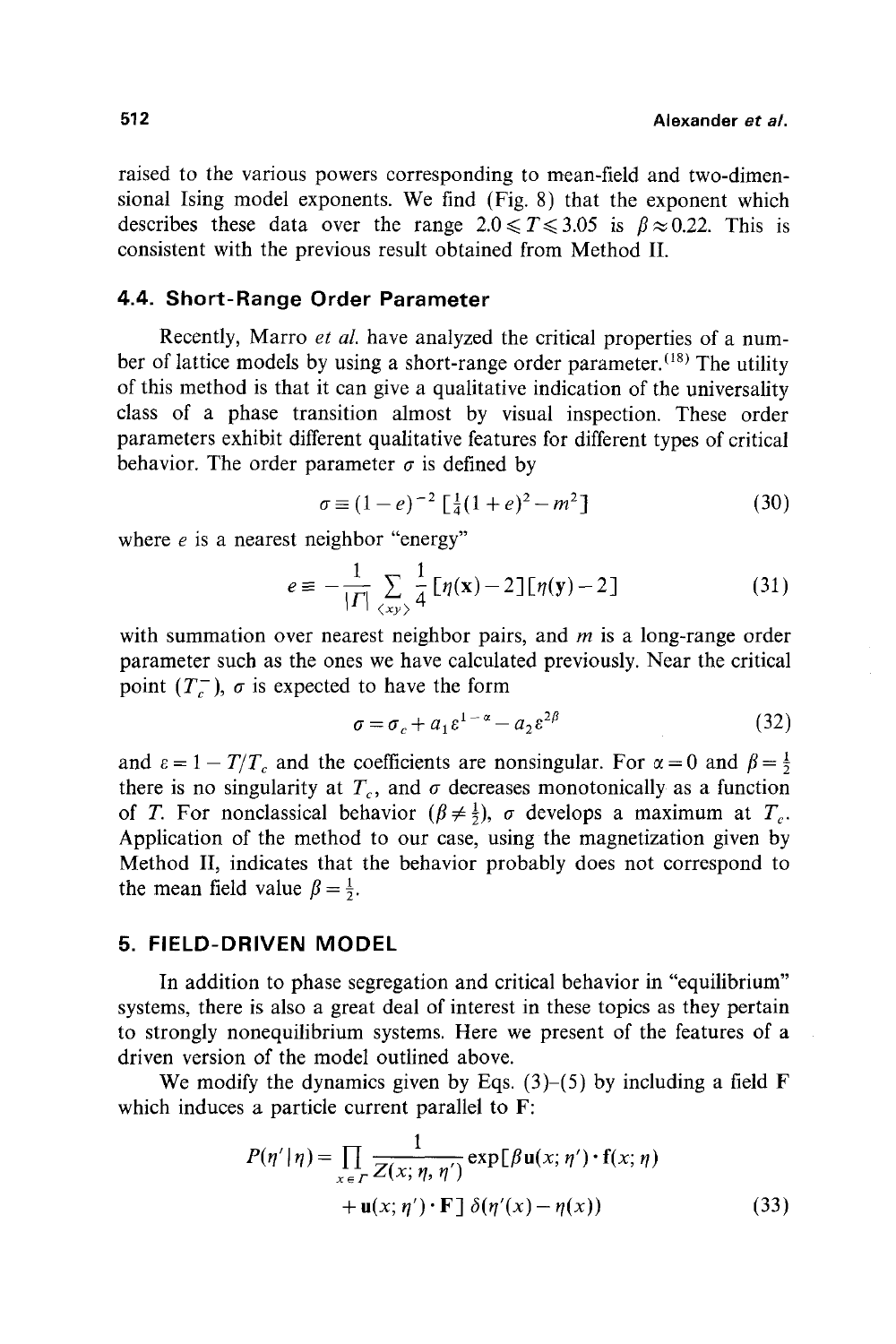

Fig. 9. Typical configurations for  $|F| = 4$  and (left to right)  $T = 1.2$ , 1.5, and 1.6.

where now

$$
Z(x; \eta, \eta') = \sum_{\eta'(x)} \exp[\beta \mathbf{u}(x; \eta') \cdot \mathbf{f}(x; \eta) + \mathbf{u}(x; \eta') \cdot \mathbf{F}] \delta(\eta'(x) - \eta(x)) \qquad (34)
$$

Our analysis consists of simulations for different temperatures on a  $128 \times 128$  lattice and  $|F| = 4$ . Without attempting a precise characterization of the critical phenomena, we do observe a number of interesting properties. First, the transition to a striped phase in Fig. 9 (the traditional ferromagnetic DDS transition) occurs (for these particular parameters) at a temperature below  $T_c$ (F = 0). This contrasts with the results for the twodimensional KLS model, where  $T_c(F \neq 0) \approx 1.3T_c(F=0)$ . There also appears to be a second transition at a lower temperature to a phase with structures resembling those found for  $F = 0$  (Fig. 9).

By using a morphological order parameter similar to the one described above, we find that the critical temperature  $T_c(|F| = 4) \approx 1.65$ . The best fit of this order parameter to various powers  $m^{1/\beta}$  occurs for  $\beta \approx 0.5$ . This result is, however, only preliminary. Further analysis needs to be performed.

#### **6. DISCUSSION**

We have presented a new stochastic cellular automaton in order to simulate phase segregation in binary mixtures. A temperature-like parameter gives us control on the depth of the quench and thus the degree of segregation.

We note that one of the complaints registered against Kawasaki exchange dynamics in Ising simulations is that the motion is too restrictive.<sup> $(5)$ </sup> There is no easy exchange of particles and holes at low temperatures, and this leads to an apparent reduced growth exponent and has hampered the analysis of late-stage domain growth. In the past, analyses of such behavior in Ising models have relied on extrapolation schemes<sup> $(13)$ </sup> or concluded that the growth exponent is less than  $\frac{1}{3}$ . The freedom of movement in the propagation step may be helpful in overcoming such problems, and with relative ease of computation we recover the predicted long-time growth behavior. In the same way, we seem to be bothered less by metastability effects than in standard Kawasaki dynamics.